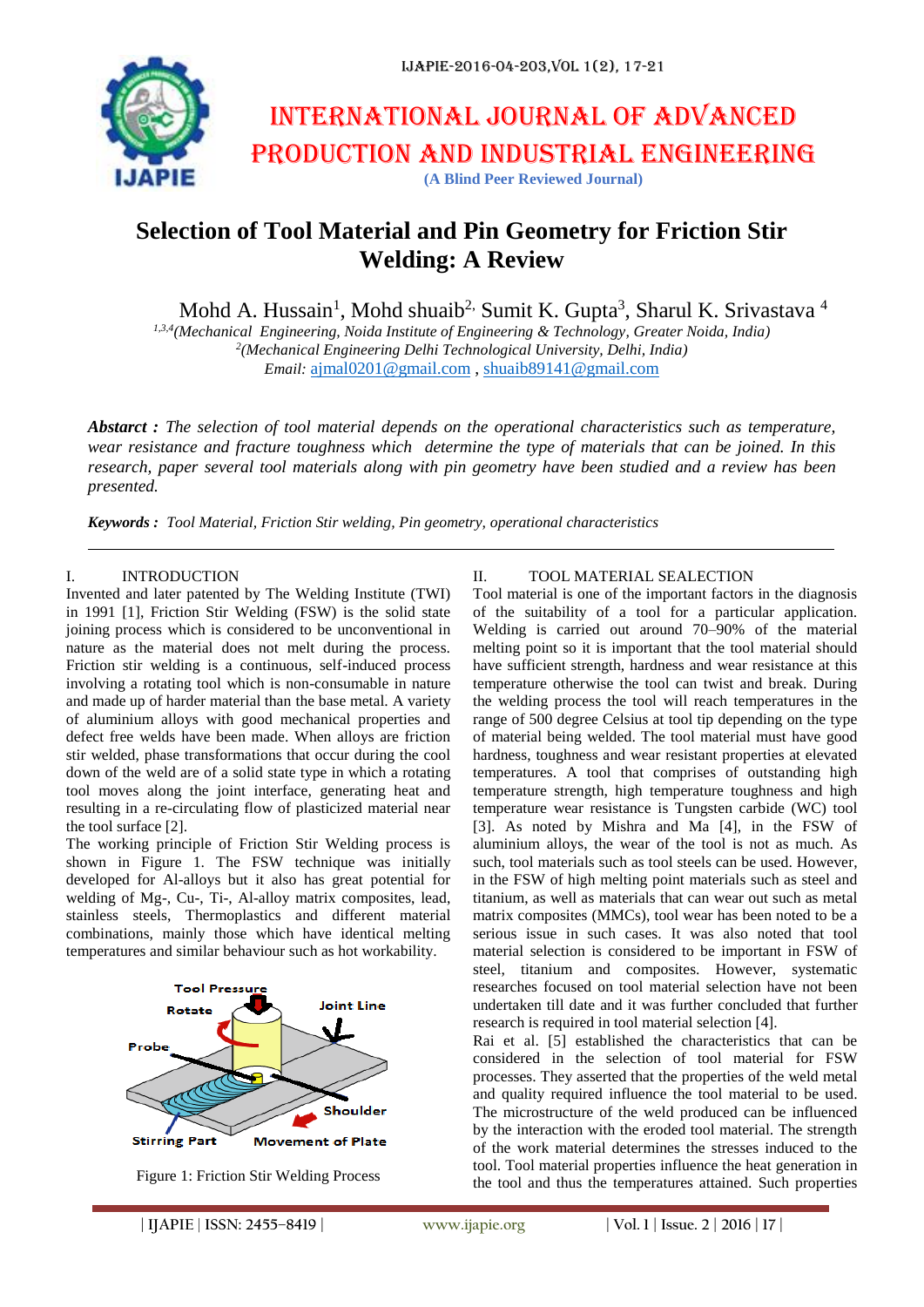like thermal conductivity are then important in tool material selection to attain particular properties in the final joint. Thermal stresses experienced in a tool are dependent on the coefficient of thermal expansion. Tool material selection may also be based on hardness, ductility and reactivity of the work materials.

# *Desired Tool Material Characteristics*

To produce a high quality FSW joint, it is required that the tool material selection is done in a proper manner. According to Meilinger and Torok [6] and Zhang et al. [7], the characteristics that have to be considered in choosing the tool material for FSW include:-

- Wear Resistant
- $\triangleright$  Non reactive with the weld metal
- $\triangleright$  Sufficient strength, dimensionally stable and creep resistant at different temperatures
- $\triangleright$  Good thermal fatigue strength
- Resist the damage during plunging and dwelling hence it should have good fracture toughness
- > Low coefficient of thermal expansion and good machinability for the manufacturing of the shoulder and probe

# III. TOOL MATERIALS

There are several tool materials that have been used in the FSW process. These materials include but are not limited to; tool steels, high speed steel (HSS), Ni- alloys, metal carbides and ceramics.

# *A. Tool Steels*

Tool steel is one of the most commonly used tool material in the welding/processing of aluminium, copper and magnesium alloys and can weld up to 50 mm in these materials [8]. These materials are easily available, have good machinability and thermal fatigue resistance. Tool steels are resistant to damage from abrasion and deformation in the FSW of aluminium alloys and other low melting temperature materials. Tool steels can be used to weld both similar and dissimilar welds as lapped joints or as butt joints.

|  |  | Table 1: Types of Tool Steels & Materials Joined |
|--|--|--------------------------------------------------|
|--|--|--------------------------------------------------|

| S. NO            | Materials Welded                         | Tool            | References |
|------------------|------------------------------------------|-----------------|------------|
|                  |                                          | Material        |            |
| 1.               | AA5083-H1111 Al Alloy                    | <b>HCHCr</b>    | [9]        |
| $\overline{2}$ . | Commercial grade Al-                     | SS310           | $[10]$     |
|                  | Alloy                                    |                 |            |
| 3.               | AA5754<br>C <sub>11000</sub><br>$\alpha$ | H <sub>13</sub> | $[11]$     |
|                  | copper                                   |                 |            |
| 4.               | AA2011 & A6063 alloy                     | <b>HSS</b>      | $[12]$     |
| $\overline{5}$ . | AA6082 & AA2024                          | C40             | $[13]$     |
| 6.               | 6061-T6 Al & AISI 1018                   | H <sub>13</sub> | [14]       |
|                  | mild steel                               |                 |            |

Where HCHCr is High Carbon High Chromium, SS is Stainless Steel, HSS is High Speed Steel and C denotes Carbon.

# *B. Tungsten Carbide (WC)*

WC-based tools increase the possibility of FSW of steels and titanium alloys. WC has excellent toughness and its hardness

is about 1650 HV. This material has also been proved to be insensitive to sudden changes in temperature and loading during welding trial. However, Rai et al. [5] indicated that there is little information concerning the chemical inertness of the material in relation to the material being joined. WC offers superior wear resistance for FSW at ambient temperature [7].

|  |  | Table 2: Properties of Tungsten Carbide |  |
|--|--|-----------------------------------------|--|
|  |  |                                         |  |

| <b>Properties</b> | Values | <b>Units</b>             |
|-------------------|--------|--------------------------|
| Density           | 14.9   | gm/cubic cm              |
| Hardness          | 91     | <b>Rockwell Hardness</b> |
| Melting point     | 2870   | Degree Celsius           |
| Thermal           | 110    | Watts<br>Per Meter       |
| Conductivity      |        | Kelvin                   |

# *C. Titanium Carbide*

Titanium carbide (TiC) is well known for its hardness, chemical inertness, respectable strength, high-temperature stability and low density. TiC is an inert material which implies it does not react with the weld material [15]. This in itself is an advantage in terms of weld quality. Conventionally produced TiC has insufficient fracture toughness due to the process used which involves synthesis through the use of carbon black at high temperatures resulting in reduction of titanium dioxide. Large carbide particles are formed due to the high temperatures involved in the process and can cause the failure of TiC-based cemented carbides.

|  |  | Table 3: Properties of Titanium Carbide |  |
|--|--|-----------------------------------------|--|
|--|--|-----------------------------------------|--|

| <b>Properties</b>              | Values | Units                  |
|--------------------------------|--------|------------------------|
| Density                        | 4.93   | gm/cubic cm            |
| <b>Hardness</b>                | 2470   | kg/mm/mm               |
| <b>Melting Point</b>           | 3160   | Degree Celsius         |
| <b>Thermal</b><br>Conductivity | 330    | Watts Per Meter Kelvin |

### *D. Refractory Metals*

Refractory materials which include Tungsten (W), Molybdenum (Mo), Niobium (Nb) and Tantalum (Ta) are desired for their capability to withstand very high temperatures up to between  $1000\degree C - 1500\degree C$ . This is made possible because many of these alloys are produced as single phase materials [7]. These materials are, however, very expensive, possess poor machinability and are brittle because they are processed using powder metallurgy methods [6]. Carbide materials are mostly desired for their wear resistance.

| Table 4: Properties of Niobium (A PCBN) |  |  |
|-----------------------------------------|--|--|
|-----------------------------------------|--|--|

| Properties                  | Values | Units                  |
|-----------------------------|--------|------------------------|
| Density                     | 8.57   | gm/cubic cm            |
| <b>Vickers Hardness</b>     | 1320   | Mega Pascal            |
| <b>Melting Point</b>        | 2477   | Degree Celsius         |
| <b>Thermal Conductivity</b> | 52     | Watts Per Meter Kelvin |
|                             |        |                        |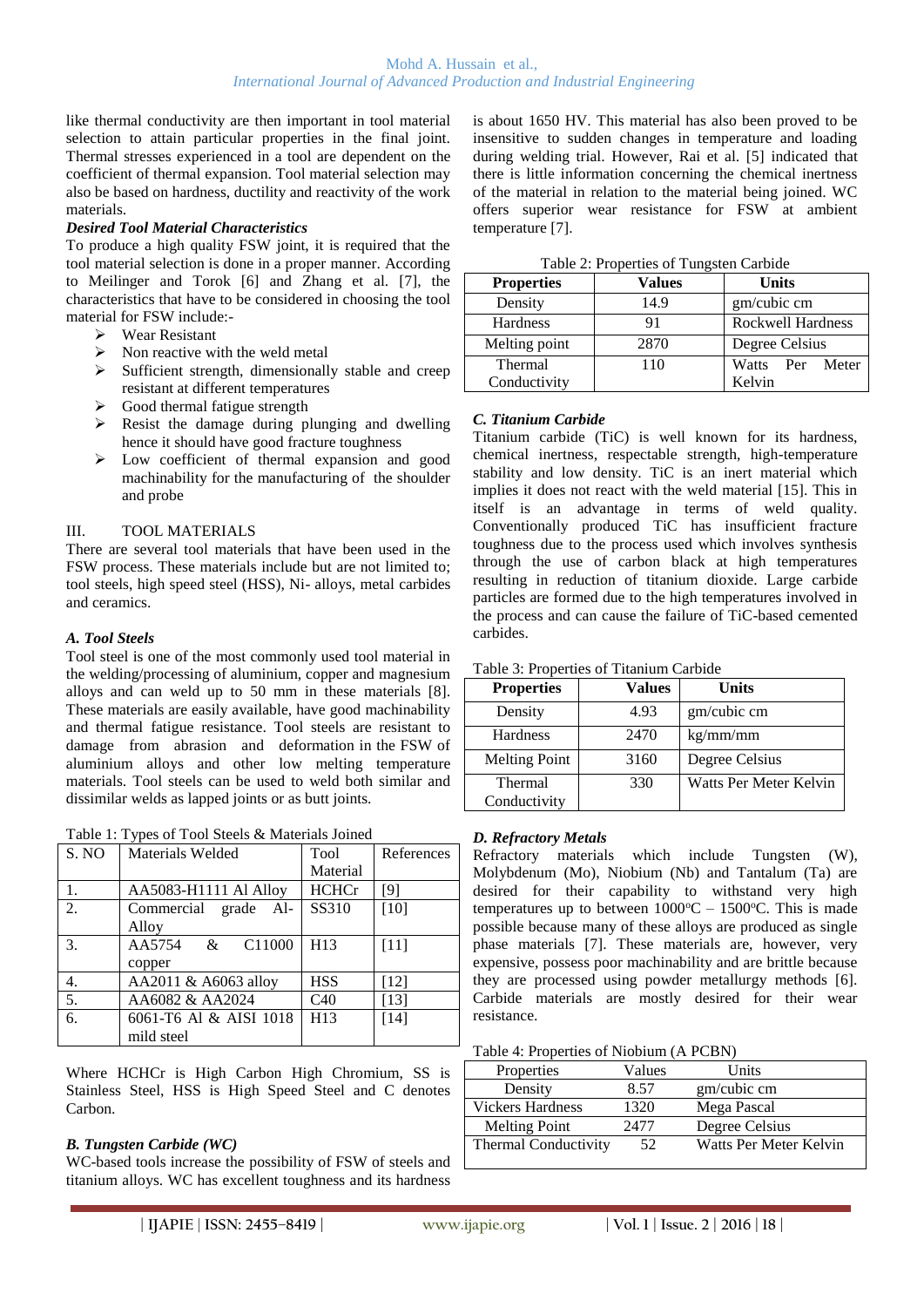### *E. Polycrystalline Cubic Boron Nitride (PCBN)*

It has been difficult to apply FSW to steels and other high temperature materials. This was because of lack of proper tool material that can resist the negative effects of high temperatures undergone during the process. The FSW technical handbook [16] outlined that the resistance to wear is very critical because no traces of the tool material should be left in the joint. Among the most promising tool materials that can fulfil these requirements is PCBN. Although PCBN was originally meant for machining of tool steels, it is now also being used as FSW tool material due to its high mechanical and thermal performance. Its high strength and hardness at elevated temperature as well as its high temperature stability, PCBN is desired in the FSW of steels and Ti alloys. Also, PCBN has a low coefficient of friction and hence it produces smooth weld surfaces [5]. This material has the capability to avoid the development of hot spots on tools due to its high thermal conductivity. The use of PCBN is, however, inhibited by its high cost of manufacturing. It is known that PCBN is the second hardest material in the world.

#### *F. Ceramic Materials*

Ceramics have been also used as FSW tool materials. This material is, however, too brittle as it normally fractures during the plunging phase [7]. Ceramic cutting tools are harder and more heat resistant than carbides but they are somewhat more brittle. These materials are well suited for machining of hard steels and super alloys. There are two types of ceramic cutting tools which are the alumina-based and the silicon nitride-based ceramics. Silicon based ceramics are normally used on super alloys and alumina based ceramics are used on ferrous and non-ferrous materials.

| Values    | Units                  |
|-----------|------------------------|
| Low       |                        |
| Very Hard |                        |
| 1000-1600 | Degree Celsius         |
| $3-200$   | Watts Per Meter Kelvin |
|           |                        |
|           |                        |

### IV. TOOL PIN GEOMETRY

Friction stirring pins produce deformational and frictional heating to the joint surfaces. The pin is designed to disrupt the faying, or contacting surfaces of the work piece, shear material in front of the tool, and move material behind the tool. In addition, the depth of deformation and tool travel speed are governed by the pin design.

The shape of the tool pin influences the flow of plasticized material and affects weld properties. The axial force on the workpiece material and the flow of material near the tool are affected by the tool pin profile. The length of tool pin depends on the thickness of base plates.

# *A. Cylindrical Pin*

A round end to the pin tool reduces the tool wear upon plunging and improves the quality of the weld root directly underneath the bottom of the pin. The best dome radius was specified as 75% of the pin diameter. It was claimed that as the dome radius decreased, a higher probability of poorquality weld was encountered, especially directly below the pin. In flat bottom cylindrical pin the friction velocity of a rotating cylinder increases from zero at the centre of the cylinder to a maximum value at the edge of the cylinder [17].



Figure 2: Cylindrical Tool Pin

#### *B. Conical Pin*

Cylindrical pins were found to be sufficient for aluminium plate up to 12mm thick, but researchers wanted to friction stir weld thicker plates at faster travel speeds. A simple modification of a cylindrical pin is a truncated cone. A triangular or 'trifluted' tool pin increases the material flow compared with a cylindrical pin [18]. The axial force on the workpiece material and the flow of material near the tool are affected by the orientation of threads on the pin surface [19].



Figure 3: Conical Tool Pin

#### *C. Square Pin*

Elangovan et al [20] studied five tool profiles – straight cylindrical, threaded cylindrical, tapered cylindrical, square and triangular – for the welding of AA 6061 aluminium alloy and found that the square pin profiled tools produced defect free welds for all the axial forces used.



Figure 4: Square Tool Pin

#### *D. Tri Flute Pin*

It contains three flutes cut in to the helical ridge. The flutes reduce the displaced volume of a cylindrical pin by approximately 70% and supply additional deformation at the weld line in addition it increases the tool travel speed. It can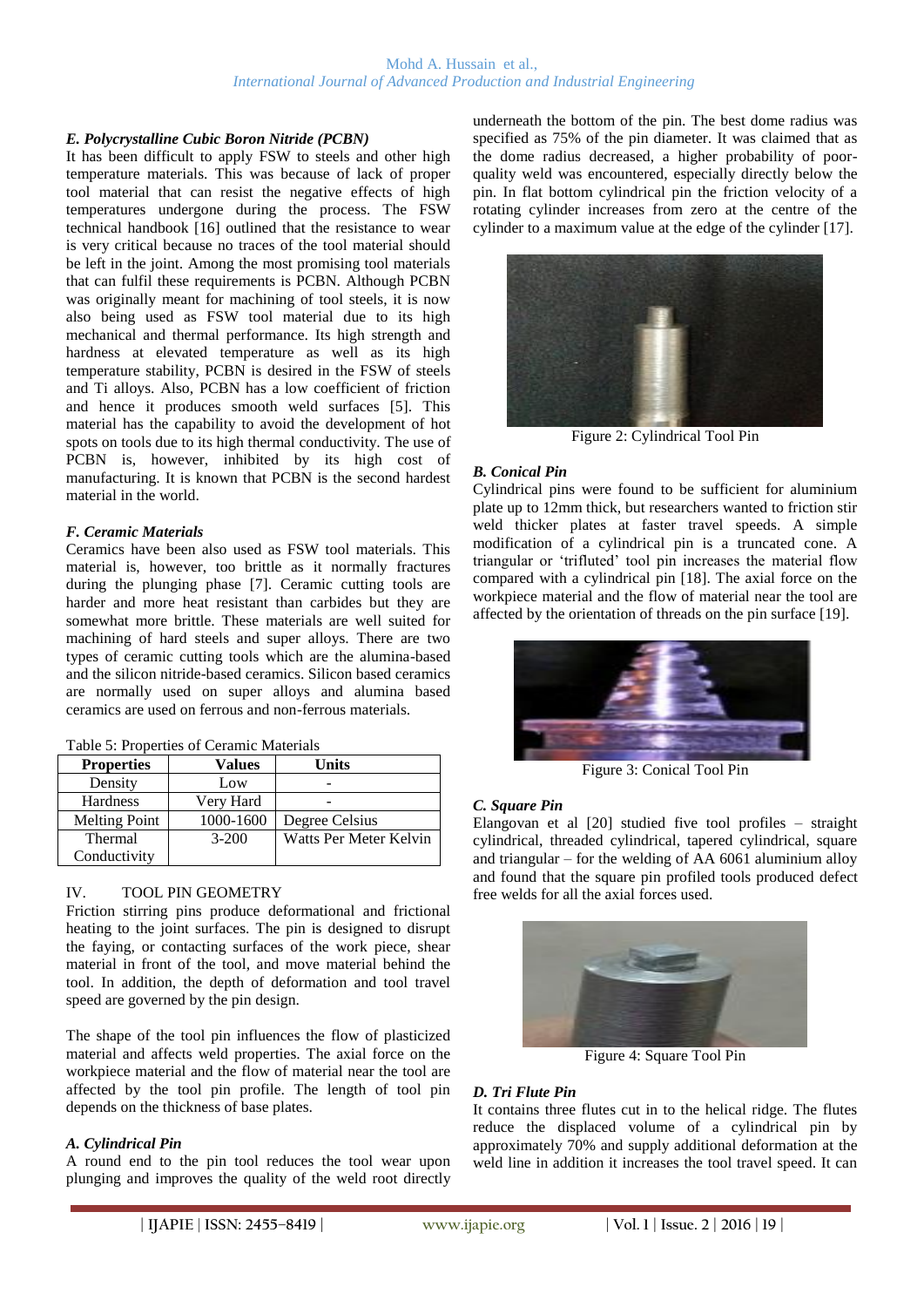be used advantageously to weld thick-section aluminium alloys.



Figure 5: Tri Flute Tool Pin

| Table 6: Comparison b/w Various Tool Materials and Tool |  |  |
|---------------------------------------------------------|--|--|
| <b>Pin Geometries</b>                                   |  |  |

| <b>Tool</b>           | <b>Tool</b><br>Pin                | Workpiece                                                   | <b>Positive Aspects</b>                                                  |
|-----------------------|-----------------------------------|-------------------------------------------------------------|--------------------------------------------------------------------------|
|                       | Geometry                          | <b>Material</b>                                             |                                                                          |
| <b>Material</b>       |                                   |                                                             |                                                                          |
| Tool<br><b>Steels</b> | All types of<br>Pins              | Almost<br>all<br>Aluminium<br>alloys                        | Good<br>machinability<br>thermal<br>and<br>fatigue<br>resistance         |
| Tungsten<br>Carbide   | Conical Pin<br>and Square<br>Pin  | Titanium<br>Alloys                                          | Good toughness<br>insensitive<br>and<br>sudden<br>tΩ<br>changes in temp. |
| <b>PCBN</b>           | Square and<br>Tri<br>Flute<br>Pin | Steels and Ti<br>Alloys                                     | High mechanical<br>thermal<br>and<br>performance                         |
| Ceramic<br>Materials  | Tri<br>Flute<br>Pin               | Super Alloys,<br>Ferrous<br>and<br>Non Ferrous<br>Materials | Harder and more<br>heat<br>resistant<br>than carbides                    |

# V. CONCLUSIONS

In this paper, critical reviews on the selection of tool material and tool pin geometry for friction stir welding were carried out successfully. The following conclusions were therefore made:

- 1. The tool material selected should not create impurity to the final joint. This problem happens if the tool material is not hard enough to offer sufficient wear resistance to the materials being joined.
- 2. Tool Steels are preferably used to obtain welds between similar and dissimilar aluminium alloys of reasonable strength.
- 3. PCBN and tungsten based alloys are favorable materials for the FSW of high strength materials. High strength, hardness and high temperature stability of PCBN allow much smaller wear compared with other tools.
- 4. Tungsten based alloys, although not as hard and wear resistant, are more affordable options and have

been used to weld steels and titanium alloys in a limited scale.

- 5. Cost effective and long life tools are available for the FSW of aluminium and other soft alloys. They are needed but not currently available for the commercial application of FSW to high strength materials.
- 6. The welding will not be successful if the pin length is equal to the base material thickness. The pin can touch the support plate or it can cause material congestion so the shoulder doesn't touch the surface and doesn't create heat.
- 7. For cost effective tool and to reduce tool wear, cylindrical tool pin may be used.
- 8. In order to produce defect free weld, square tool pin may be preferred.
- 9. Conical tool pin was preferred because it has a long standing shape and fewer imperfections appear than in case of use of unusual pin geometries. The simple pin shape is also not favorable because it cannot produce enough heat input on the whole thickness of aluminium alloys. The solution was little used pin geometry, the staged shape.
- 10. In general, soft materials can be joined with relatively harder tool materials while hard materials need very hard tool materials to successfully join them.

# REFERENCES

[1] S.M. Packer, and M. Matsunaga, "Friction stir welding equipment and method for joining X65 pipe", Proceeding of The Fourteenth International Offshore and Polar Engineering Conference, Toulon, France, May 23-28, 2004.

[2] S Maharajan, A Vijay Anand, R Gunalan, A Naveen Kumar,"Analysis of Mechanical Properties on Friction Stir Welded Aluminium Alloy {AA6063} plate", Journal of Mechanical and Civil Engineering (IOSR-JMCE) e-ISSN: 2278-1684,p-ISSN: 2320- 334X, Volume 12, Issue 2 Ver. VI (Mar - Apr. 2015), PP 143-147

[3] Aleem Pasha M.D, Ravinder Reddy, Laxminarayana and Ishtiaq Ahmad Khan," Influence of Process And Tool parameters on friction Stir Welding–Overview", International Journal of Applied Engineering and Technology ISSN: 2277-212X (Online)An Open Access, Online International Journal Available at http://www.cibtech.org/jet.htm 2014 Vol. 4 (3) July-September, pp.54-69/Pasha et al

[4] R.S. Mishra, Z.Y. Ma, Friction stir welding and processing, Materials Science and Engineering, R 50 (2005) 1–78

[5] R. Rai, A. De, H. K. D. H. Bhadeshia and T. DebRoy, Review: friction stir welding tools, Science and Technology of Welding and Joining, (2011) VOL16 NO4 325

[6] Akos Meilinger and Imre Torok, the importance of friction stir welding tool, Production Processes and Systems, vol. 6. (2013) No. 1 pp. 25-34

[7] Y. N. Zhang, X. Cao, S. Larose and P. Wanjara, Review of tools for friction stir welding and processing, Canadian Metallurgical Quarterly,(2012) VOL 51 NO 3

[8] Akos Meilinger and Imre Torok, the importance of friction stir welding tool, Production Processes and Systems, vol. 6. (2013) No. 1 pp. 25-34

[9] R. Palanivel and P. Koshy Mathews, Prediction and optimization of process parameter of friction stir welded AA5083- H111 aluminum alloy using response surface methodology, J.Cent. South Univ. (2012) 19: 1−8